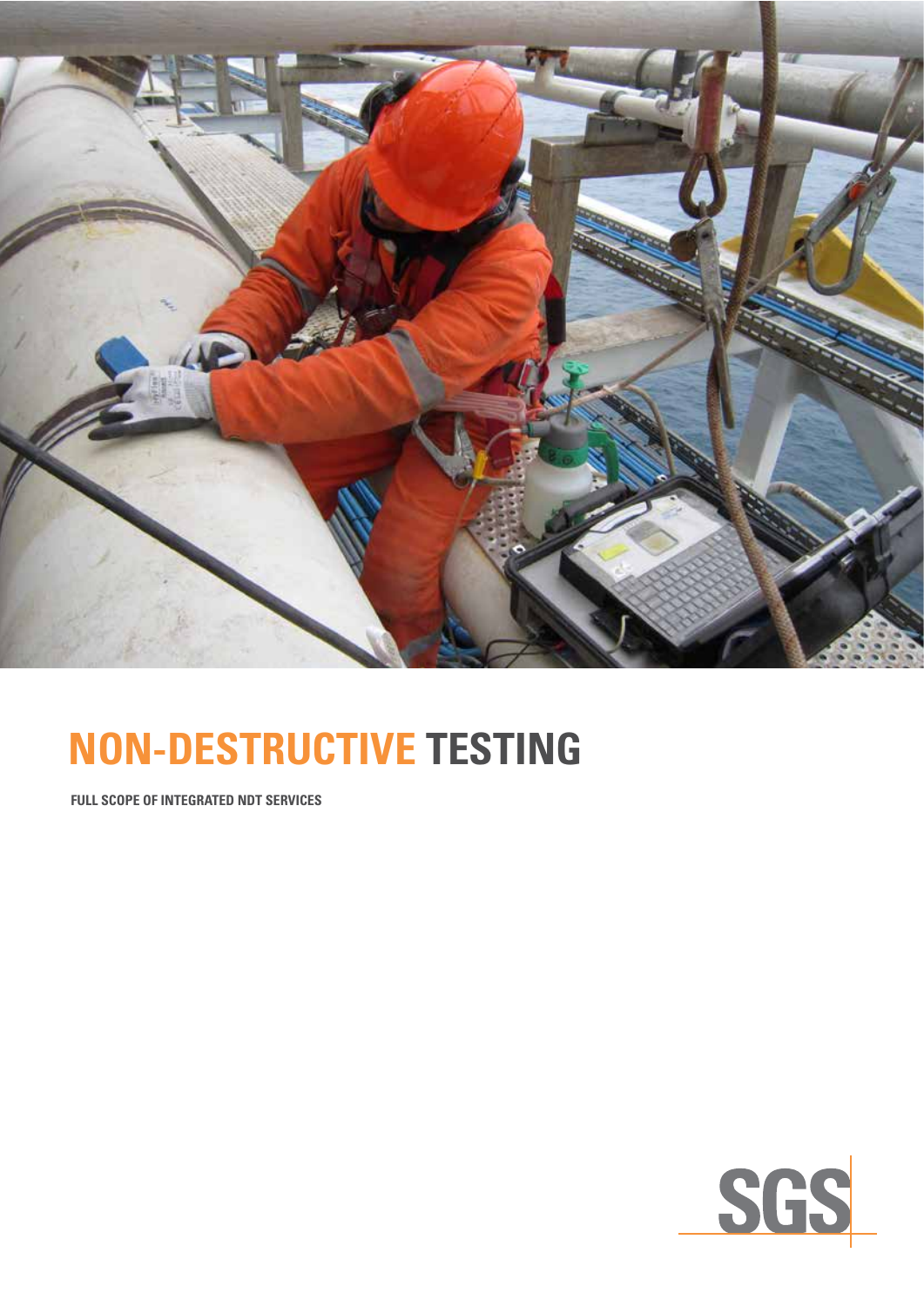

## **RIGHT SERVICE – MAXIMUM RETURN**

Whether it is in fabrication, pipe manufacturing, pipeline, plant construction, chemical, petrochemical plants, shipyards or offshore industry, in conventional and nuclear power plants - our non-destructive testing services provide quality assurance and process safety. SGS has a world wide track record with proven performance on new construction, pipeline installation, in-service inspection and expansion projects as the total NDT solution provider. SGS' scope of services covers both, conventional and advanced NDT systems, provided by qualified inspectors to international standards. SGS understands better than most that the excellence of any service commences with quality and the implementation of detailed and effective inspection procedures, state-of-the-art equipment and most of all our professional people. SGS' fast growing network of NDT inspectors is suitably trained, multifunctional and prepared to be available whenever our services are required. SGS creates added

value to your business by applying improved technologies, looking for the fastest inspection methods, integrating our workforce into your daily activities, combining technologies and carefully listening to your needs. When you need to save overall costs, improve quality and want to be sure of reliable production or operating processes, NDT is the toolset you need. In every stage of the life cycle of your assets SGS can contribute with added value NDT services.

## **CREATING ADDED VALUE WITH INTEGRATED NDT**

Integrated NDT to SGS means seamless cooperation with your organisation to help you to get the best out of your processes and correct any deviations from your desired standards before they lead to non-compliance. SGS will supply all necessary data for Asset Integrity Management (AIM) programmes, Integrity Services, and Risk Based Inspections. SGS offers a fully integrated service pack combining conventional NDT, advanced technologies, inspection and AIM. You will be provided with KPI's to effectively manage your assets. All

field inspection coordination and data management can be handled by SGS. Integration also means we will challenge your service requests when there is room for improvement in terms of costs and or quality. You can count on SGS when you need to control and improve process safety and reliability. SGS provides the correct NDT techniques to locate and size defects in your assets, and this will lead to the highest reliability of your assets. SGS trains and certifies NDT Inspectors all over the world to support and protect your assets including production, processing plants, piping systems, pressure vessels and other process related equipment.

By integration and setting the same requirements for inspection personnel and systems throughout the life time of your assets you get the most safe and reliable operations.

**SGS IS YOUR RELIABLE PARTNER, PRESENT IN ALL MAJOR INDUSTRIAL COUNTRIES AROUND THE WORLD.**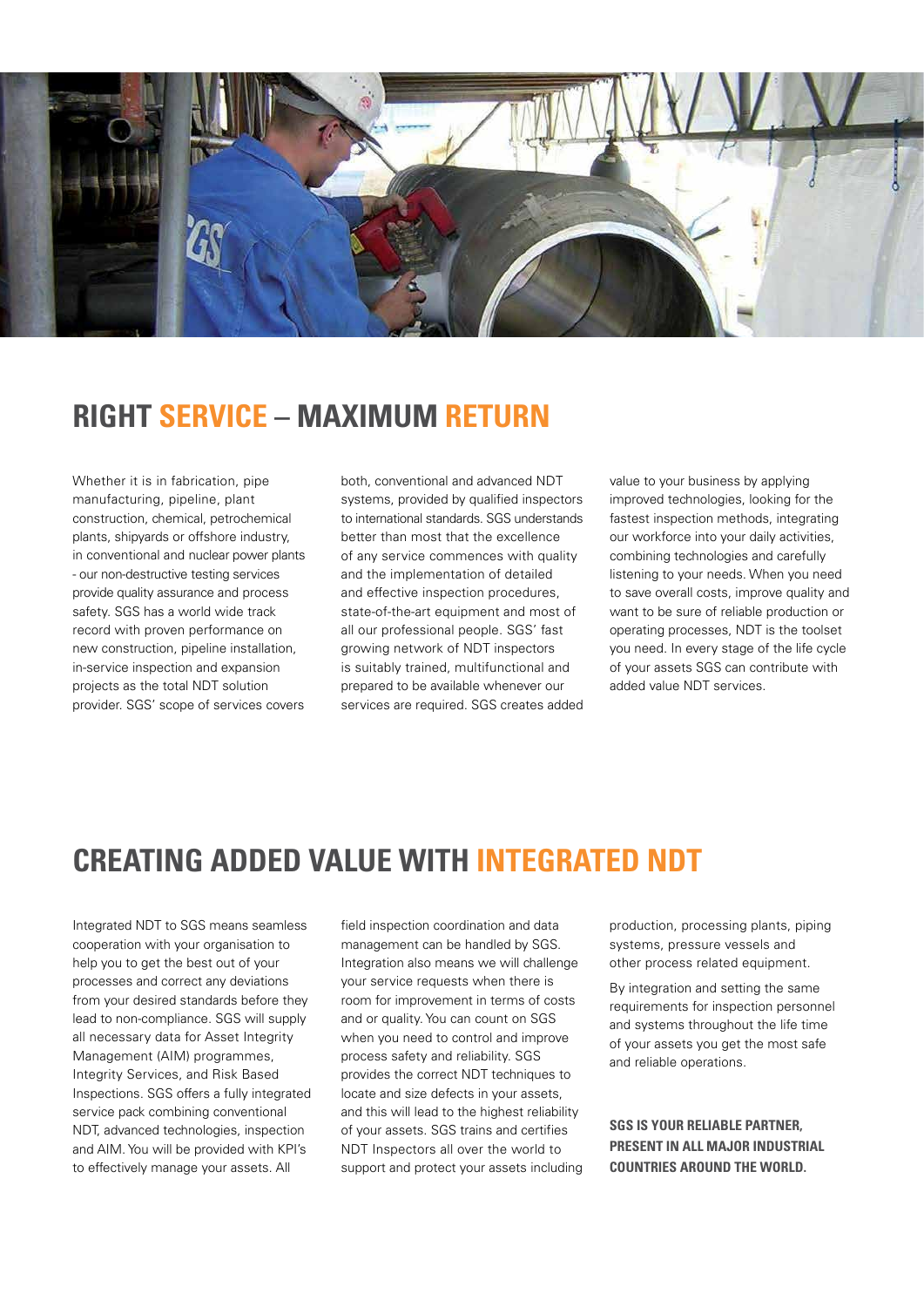# **PROTECTING YOUR ASSETS THROUGHOUT THEIR LIFE CYCLE**

#### **DESIGN**

Already in the design phase it is important to select relevant inspection codes and levels that need to be met in future. In this stage you need to make sure NDT can be applied to your design to prevent future (monitoring) problems. SGS provides the most up to date NDT consultancy services in order to determine the most efficient inspection technologies stretching your design limits.

### **PROCUREMENT**

During procurement a lot of NDT is required. The professional SGS network ensures the services in your home country are the same as the ones provided at the other side of the globe. SGS will verify the materials used and certificates supplied. SGS can perform 0-measurements in a stage where all components are still accessible. SGS also audits first party NDT results and reviews any NDT procedures.

**DESIGN**

# **PROCUREMENT**

## **OPERATION**

## **INSTALLATION**

#### **OPERATION**

Once in operation you will need the highest quality NDT inspection services to ensure reliable and safe performance. Advanced NDT will support you saving costs and minimise intrusive inspections as much as possible. Our local approach ensures we speak your language and advise you on the best practices. Aligning the same level of quality in the procurement, installation and operation stage can prevent unplanned failures which can affect production.

## **INSTALLATION**

During the installation phase NDT supports the welding processes and ensures that specifications are met. Our wide range of services allows us to select the most appropriate and efficient technologies. Therefore, we can assure that you meet your schedule. In this stage typically first preparations should be made establishing an Asset Integrity Management System or to integrate the NDT results into your existing systems.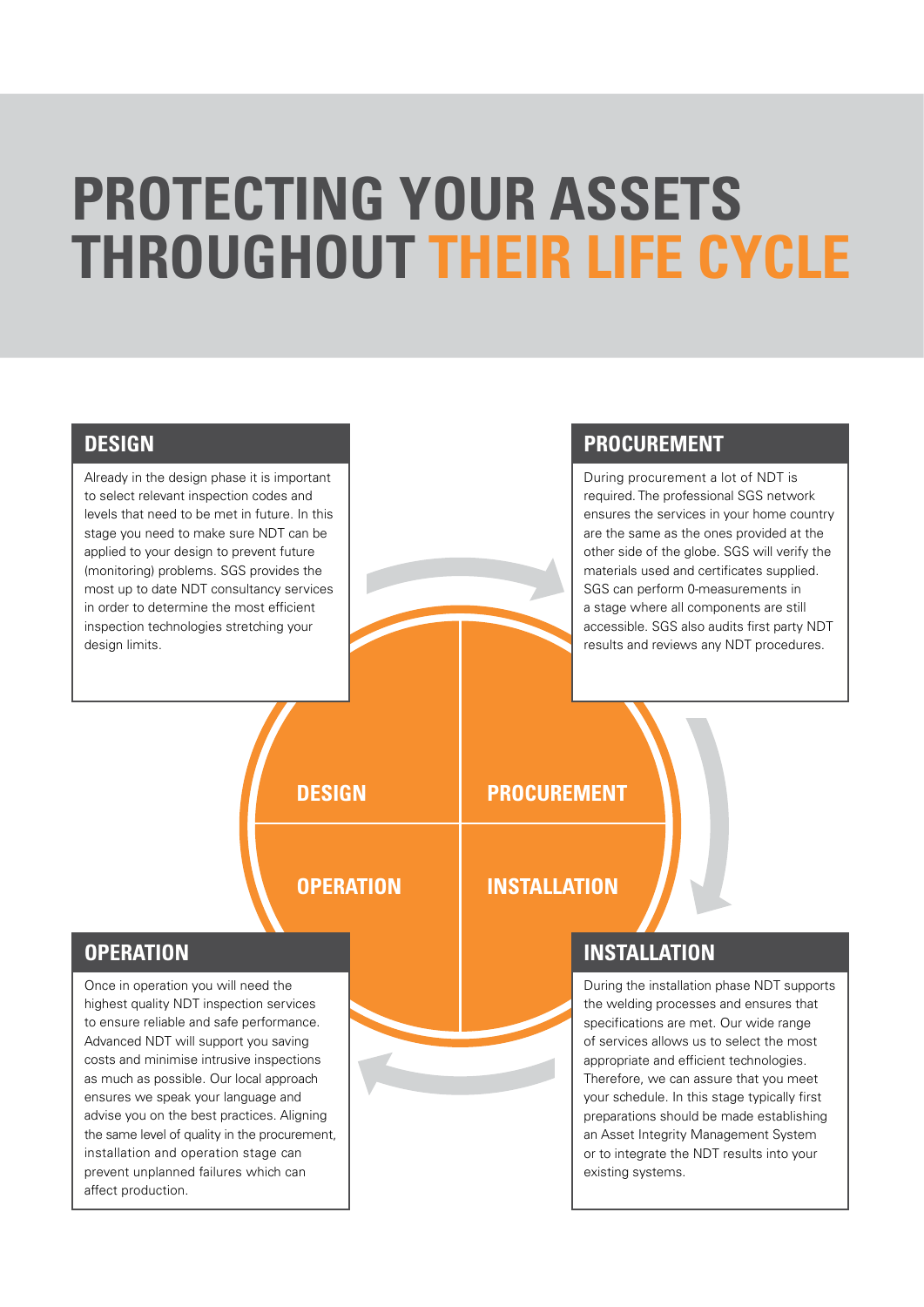

## **INDEPENDENT AND IMPARTIAL TESTING**

SGS continuously develops its services and applications. Our NDT services are not only integrated with our AIM solutions, but also with our Material Testing laboratories and seamlessly fit into our Supply Chain Services. Our services are packaged around your assets and production processes to be utilised whenever required and efficient. Our NDT applications are endless, but a summary of applied technologies can be found below.

#### **STANDARD TESTING METHODS**

- **No Visual Inspection (VI)**
- **n** Dye/Liquid Penetrant Testing (PT)
- Magnetic Particle Testing (MT)
- Manual Ultrasonic Testing (UT)
- **n** Radiographic Testing (RT)
- Positive Material Identification (PMI)

#### **ADVANCED NDT METHODS**

- Ultrasonic Phased Array (PA)
- **n** Long Range Ultrasonic Testing (LRUT)
- Automatic Ultrasonic Testing (AUT)
- Guided Wave (GW)
- Time of Flight Diffraction (ToFD)
- Corroscan (C-scan)
- n Infrared Thermography (IR)
- **n** Magnetic Flux Leakage (MFL)
- **n** Remote Visual Inspection, Endoscopy/Videoscopy (RVI)
- **n** Hardness Measurements (HT)
- **n** Eddy Current Testing Electromagnetic Testing (ET/RFET)
- **n** Alternating Current Field Measurement (ACFM)
- **IRIS Testing**
- Acoustic Emission (AE)
- Leak Testing of tanks and pipelines
- Digital/Computed Radiography
- 3D Computed Tomography (CT)

#### **EXAMPLE APPLICATIONS**

- **n** ASME pressure vessel and piping as-built inspections
- **n** Fabrication inspections during and after manufacturing
- **n** Piping and pressure vessel corrosion monitoring incl. data management
- Full Storage Tank Assessment
- Shutdown inspections (visual, NDT, advanced NDT incl. coordination)
- Non-Intrusive inspection
- ILI tool validation on pipelines
- $\blacksquare$  Drill pipe inspection
- Electrical infrastructure assessment

#### **ACCREDITATIONS**

SGS holds ISO/IEC 17025 accreditation for mechanical lab activities and ISO/IEC 17020 accreditation for its inspection body type A activities.

#### **SHARING KNOWLEDGE**

SGS trains and certifies people to the highest inspection standards in all parts of the world. Wherever you are based, when you procure or operate equipment you deserve the highest standards of personnel and certification as a basis for Quality Assured Inspection. SGS will invest and improve continuously in its assets - its Inspection Workforce.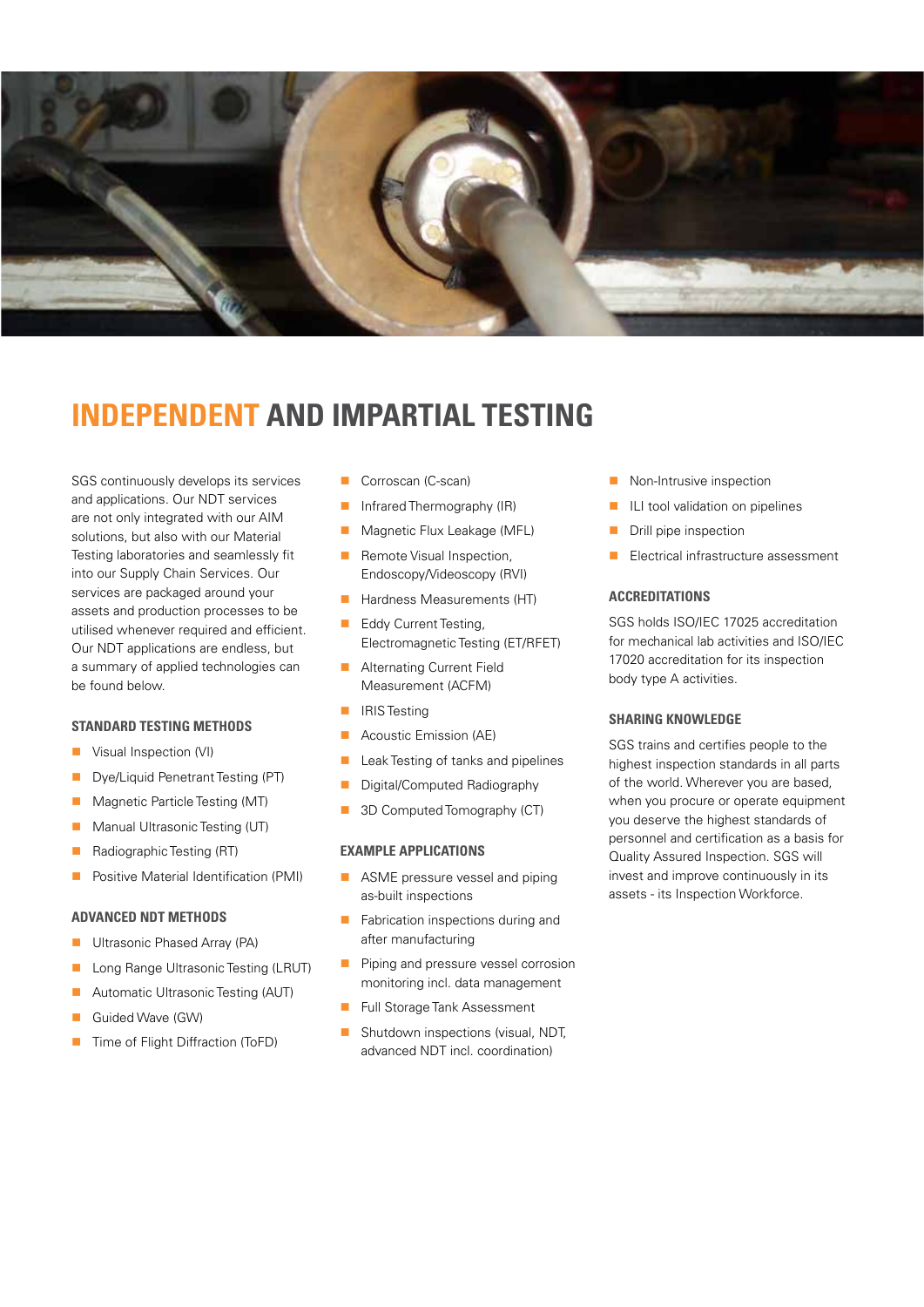# **OFFERING A GLOBAL INTEGRATED NDT NETWORK**

# **CONTACT US**

Email: [industrial.global@sgs.com](mailto:industrial.global%40sgs.com?subject=)

Web: [www.sgs.com/ndt](http://www.sgs.com/ndt) [www.sgs.com/ndt-training](http://www.sgs.com/ndt-training) [www.sgs.com/aim](http://www.sgs.com/aim)



**SGS IS YOUR RELIABLE PARTNER, PRESENT IN ALL MAJOR INDUSTRIAL COUNTRIES AROUND THE WORLD. SGS is the world's leading inspection, verification, testing and certification company**